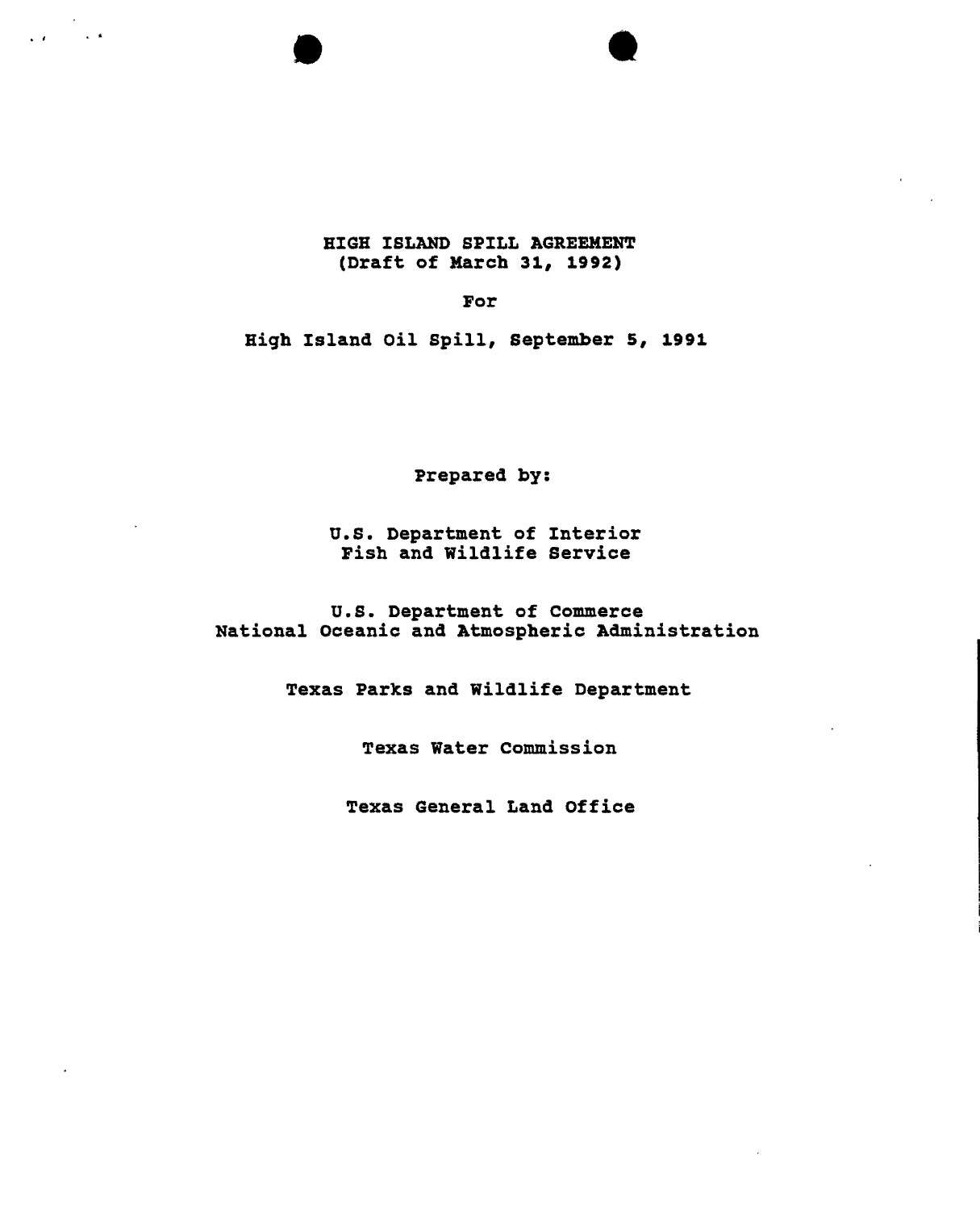(Draft of March 31, 1992)

## **HIGH ISLAND SPILL AGREEMENT**

This agreement is made and entered into by and among:

- 1. The united states Department of the Interior (DOl), and the National Oceanic and Atmospheric Administration (NOAA), an agency of the united states Department of Commerce,
- 2. The Texas Parks and Wildlife Department (TPWD), Texas Water Commission (TWC), and Texas General Land Office (GLO), agencies of the state of Texas and collectively referred to as the State, and
- 3. Amoco Pipeline Company.

· .

### STATEMENT OF FACTS

- At approximately 11:00 p.m. september 5, 1991, a pipeline owned and operated by Amoco Pipeline Company ruptured during an attempt to transfer oil from Amoco Pipeline company's barge loading facility at High Island, Texas, to a transport barge in the Gulf Intracoastal waterway (GIWW).
- 2. This rupture resulted in the discharge of approximately 10,040 gallons of oil into a drainage ditch, barge slip, GIWW, and adjacent marsh areas.
- 3. The oil discharged was a light crude oil, containing trace amounts of heavy metals and petroleum hydrocarbons sufficient to cause toxicity to various aquatic and terrestrial organisms.
- 4. The DOl, NOAA, and the State are designated co-Trustees of the natural resources injured by the discharge of oil from Amoco Pipeline Company's barge loading facility in High Island, Texas.
- 5. The marshes impacted by the discharge provide important habitats for numerous species of waterfowl, shorebirds, songbirds, and terrestrial reptiles and mammals.
- 6. Important aquatic resources potentially affected include commercially and recreationally important finfish and shellfish species, mollusks, invertebrates, and plankton.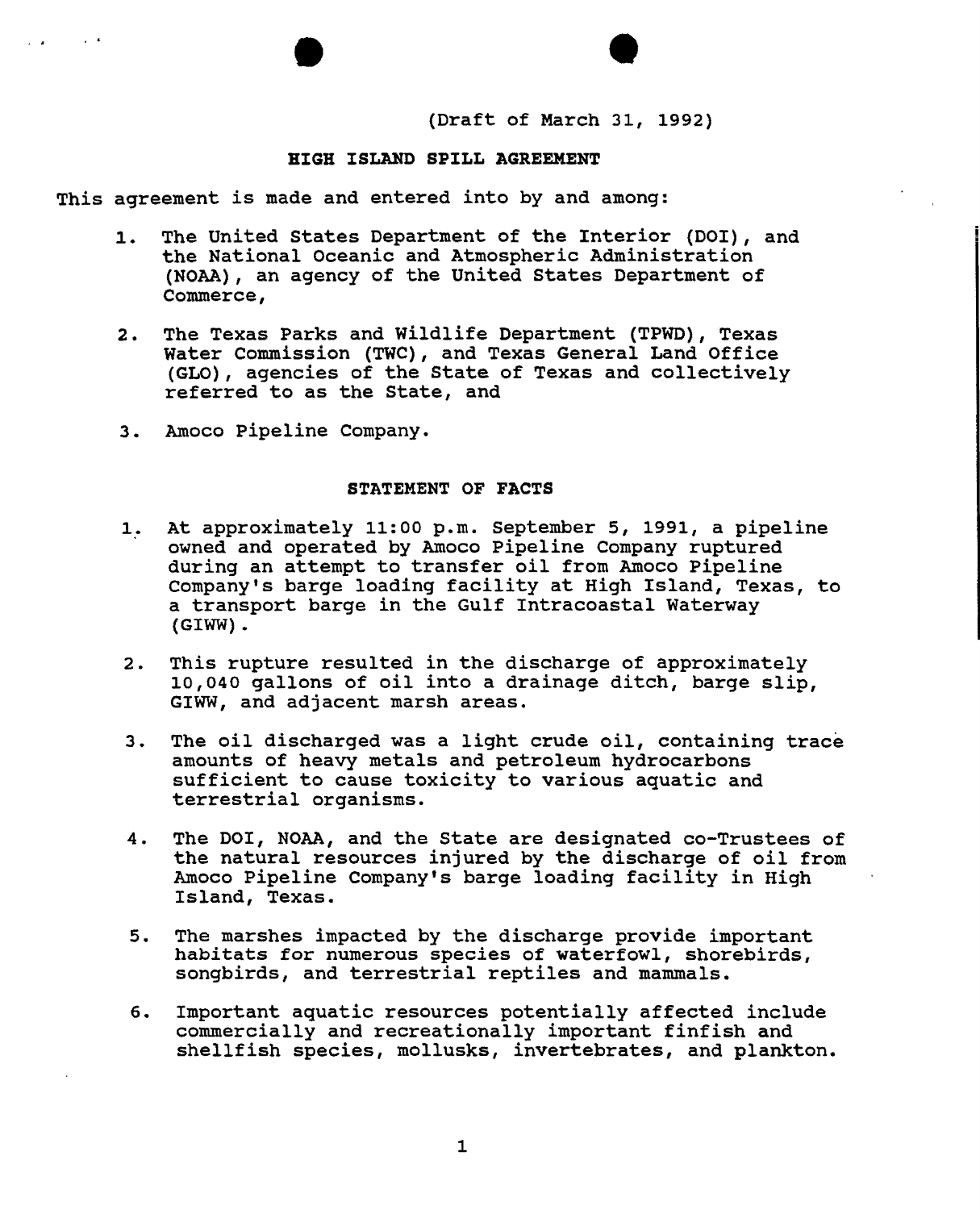- 7. A fish kill which may have been related to the discharge was observed while monitoring cleanup activities in the area.
- 8. Amoco Pipeline company initiated response actions to contain and remove crude oil.
- 9. The Amoco Pipeline Company response action provided no compensation for the value of natural resources, services, and recreational opportunities injured by the discharge of oil.

### STATEMENT OF OBLIGATIONS

1. The state and Federal trustee agencies have expended time, funds, and resources in investigating the September 5, 1991 discharge 'and the natural resources injuries which may have resulted from the incident. Therefore, Amoco Pipeline company shall reimburse these parties within 30 days of execution of this agreement for their administrative expenses as follows:

| \$18,500.00                                           | (estimate) |
|-------------------------------------------------------|------------|
| \$4,000.00                                            |            |
| \$1,959.00                                            | "          |
| \$5,492.00                                            | Н          |
| \$2,267.00                                            | 11         |
| a. DOI:<br>b. NOAA:<br>c. TPWD:<br>d. TWC:<br>e. GLO: |            |

These funds should be paid by cashier's check or certified check referencing the "Natural Resource Damages Agreement for the High Island Spill" as follows:

As to DOl, a check for \$18,500.00 payable to the Department of the Interior and sent to:

Department of the Interior Office of the Secretary, Fiscal section Room 5257, 18th and C Streets, N.W. Washington, D.C. 20240

As to NOAA, a check for \$4,000.00 payable to NOAA, Department of Commerce and sent to:

Manager, Damage Assessment Center, NOAA 6001 Executive Blvd; Room 425 Rockville, Maryland 20852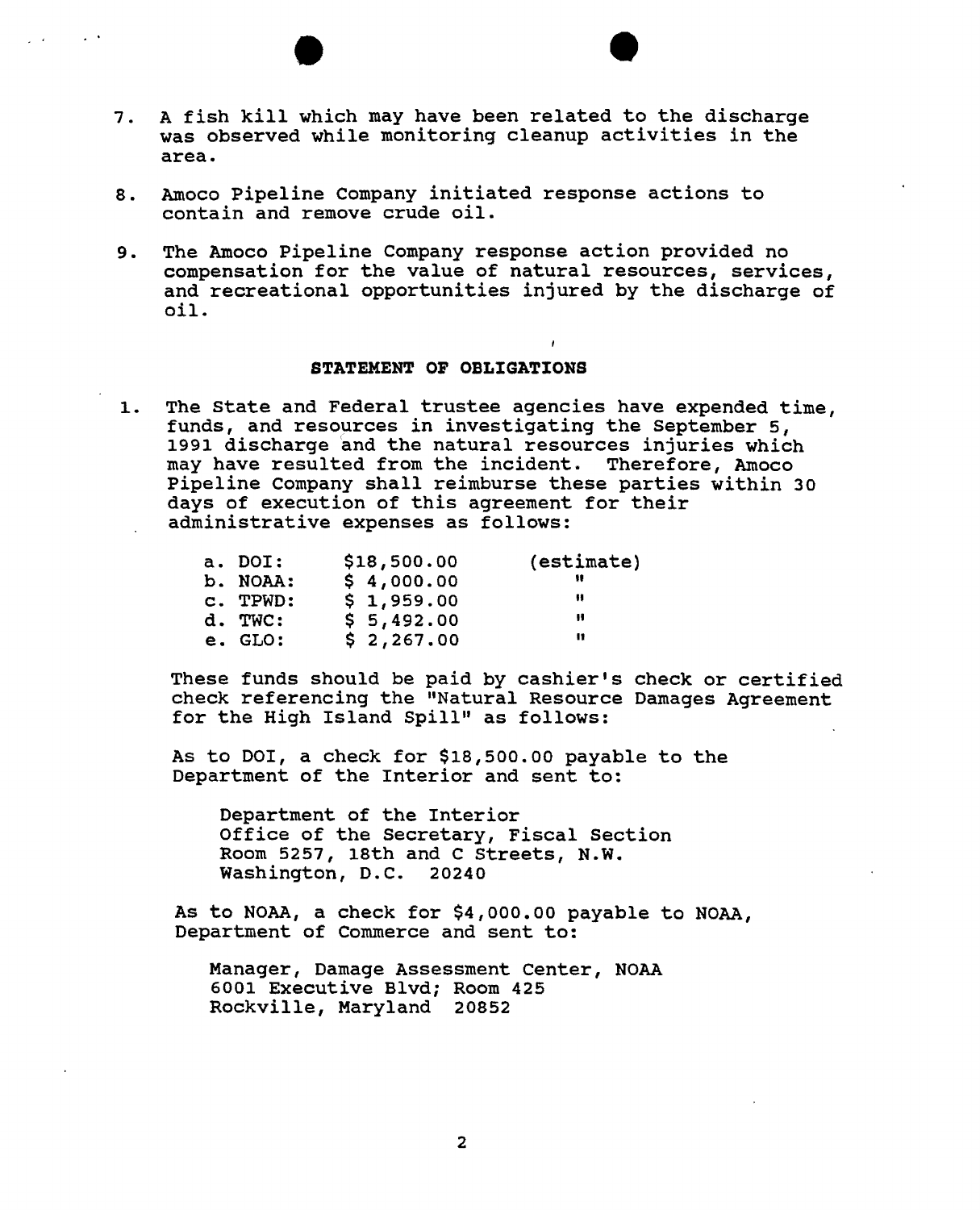As to TPWD, a check for \$1,959.00 payable to the Texas Parks and Wildlife Department and sent to:

Texas Parks and wildlife Department Racheal Molina, Cashier & Revenue Control 4200 smith school Road Austin, Texas 78744

As to TWC, a check for \$5,492.00 payable to the Texas Water Commission and sent to:

Texas Water Commission P.O. Box 13087, Capitol Station Austin, Texas 78711 Attention: Cashier

As to GLO, a check for \$2,267.00 payable to the Texas General Land Office and sent to:

Texas General Land Office c/o Mr. Steve Tilson, Oil Spill Response Team, 1700 North Congress, Room 810 Austin, Texas 78701-1495

- 2. In consideration of and in exchange for the agreements described in Paragraph 6 in the Statement of Obligations, Amoco Pipeline Company agrees to reimburse the Trustees' administrative expenses identified in Paragraph 1 and undertake the restoration project more fully described in Attachment A and incorporated herein. The restoration project shall consist of the replacement of a water control structure at the Jackson Ditch road crossing on Anahuac National wildlife Refuge.
- 3. The restoration project, referred to in Paragraph 2 in statement of Obligations, shall be constructed by Amoco Pipeline Company in accordance with plans and specifications prepared by Amoco and approved by the state and federal Trustees. Upon satisfactory conclusion of the project, the Department of the Interior, acting on the behalf of the Trustees, shall provide Amoco Pipeline Company with a written statement that the project has been completed in a satisfactory fashion. Thereafter, Amoco Pipeline Company shall have no further obligation for this project. The project will be operated and maintained by The project will be operated and maintained by the designated Trustee representative, Refuge Manager, Anahuac National Wildlife Refuge.
- 4. Amoco Pipeline Company shall obtain at its expense all permits, rights-of-way, and other documents necessary for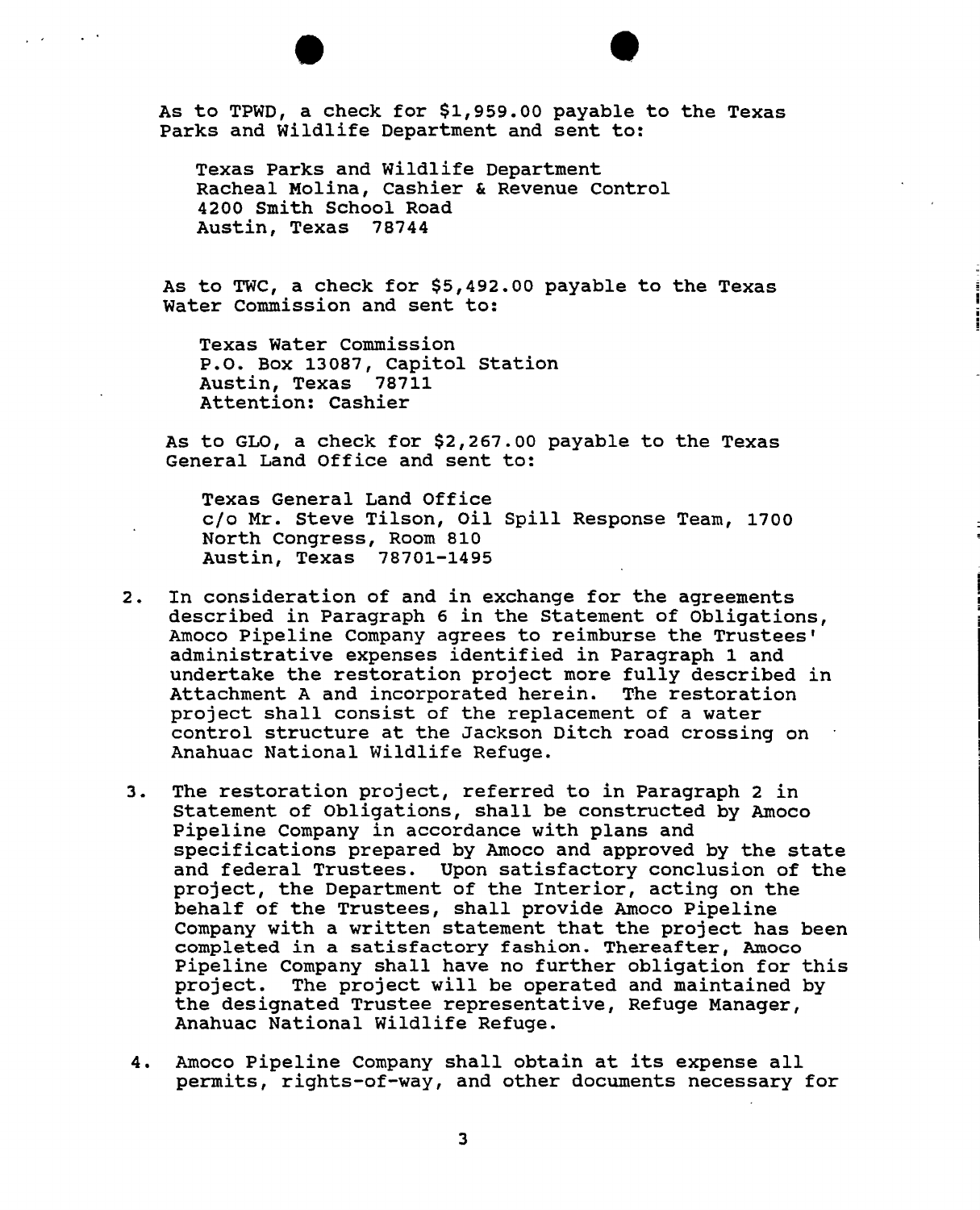• the implementation of the restoration project, and it shall comply with all state and Federal laws.

- 5. During work on the restoration project, Amoco Pipeline company shall allow the trustee agencies an irrevocable right of access to the project site for the purpose of monitoring implementation of the project.
- 6. Subject to Amoco Pipeline Company's satisfactory completion of both the restoration project described in Paragraph 2 and payment of the administrative expenses outlined in Paragraph 1, the State of Texas hereby releases Amoco Pipeline company from civil liability for natural resource damages arising from the September 5, 1991 oil spill. 001 and NOAA hereby agree that neither agency shall refer this matter to the Department of Justice for the purpose of litigating a claim for natural resource damages.
- 7. Nothing in this Agreement is intended to be, nor shall it be construed as, a release or covenant not to sue for any claim or cause of action, administrative or judicial, for:
	- a. failure to provide the governmental parties with access to the restoration project site.
	- b. natural resource damages, in the event the Amoco Pipeline Company does not pay the administrative expenses identified in Paragraph 1 or satisfactorily complete the restoration project.
	- c. violation of any State or Federal law during implementation of the restoration project.
	- d. future releases, discharges, or spills.
	- e. any and all criminal liability.
	- f. any matter not expressly included in the release from liability for natural resource damages set forth in Paragraph 6 in Statement of Obligations.
- 8. Amoco pipeline Company agrees 1) to submit requisite permit applications by June 1, 1992, and 2) to satisfactorily complete the restoration project work described in Attachment A within 60 days of the date of the issuance of the last permit. In the event that the restoration project work is suspended or delayed due to force majeure, including but not limited to delays or suspensions due to inclement weather, Amoco Pipeline Company shall be granted an additional and reasonable amount of time to complete the restoration project work.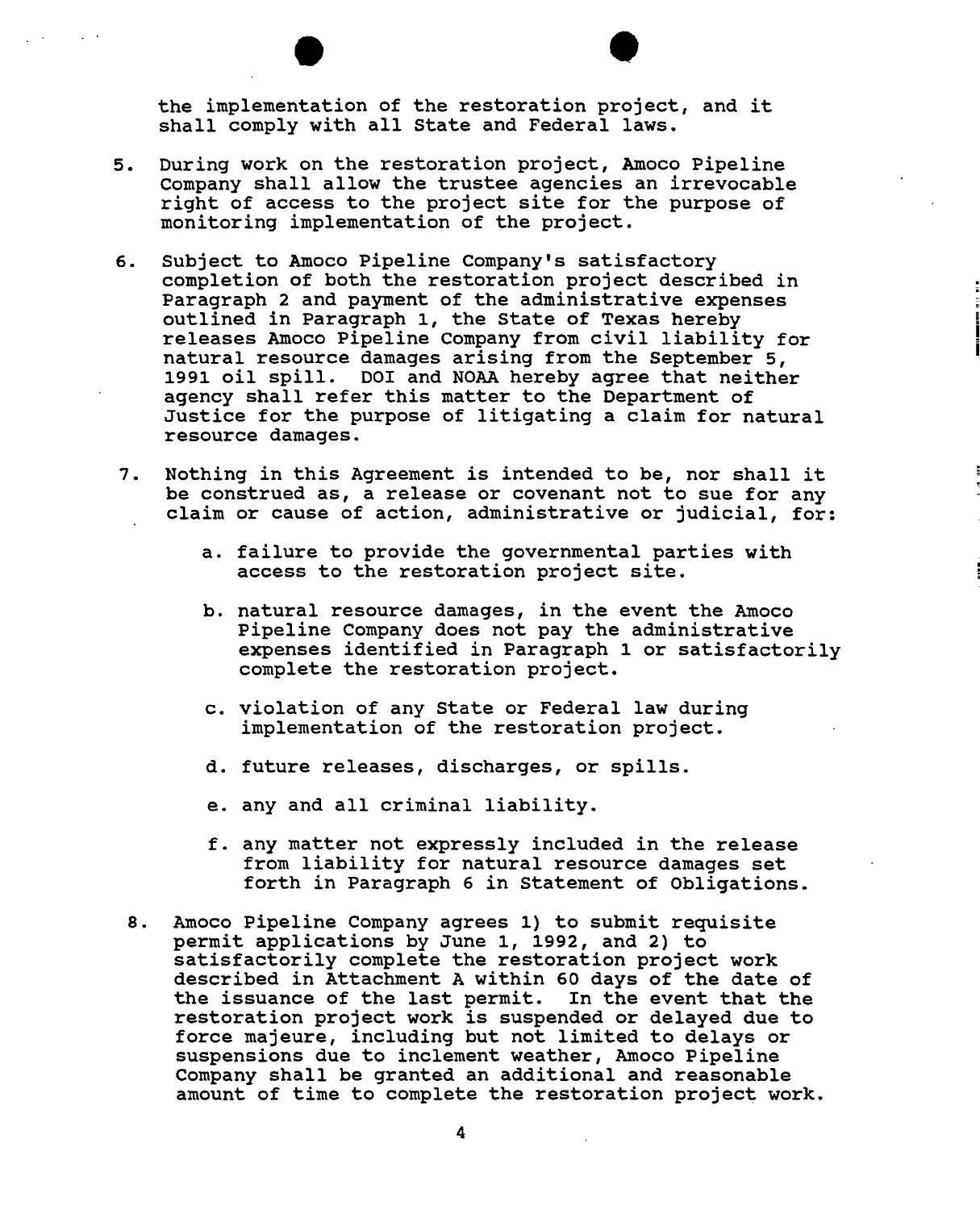- 9. Amoco Pipeline Company certifies that to the best of its knowledge and belief, it has fully and accurately disclosed to the united states and the state all information requested by the Trustees which is currently in the possession of Amoco Pipeline Company's officers, employees, contractors, and agents which relate in any way to the September 5, 1991 oil discharge from the High Island barge loading facility.
- 10. This agreement may be executed in counterparts.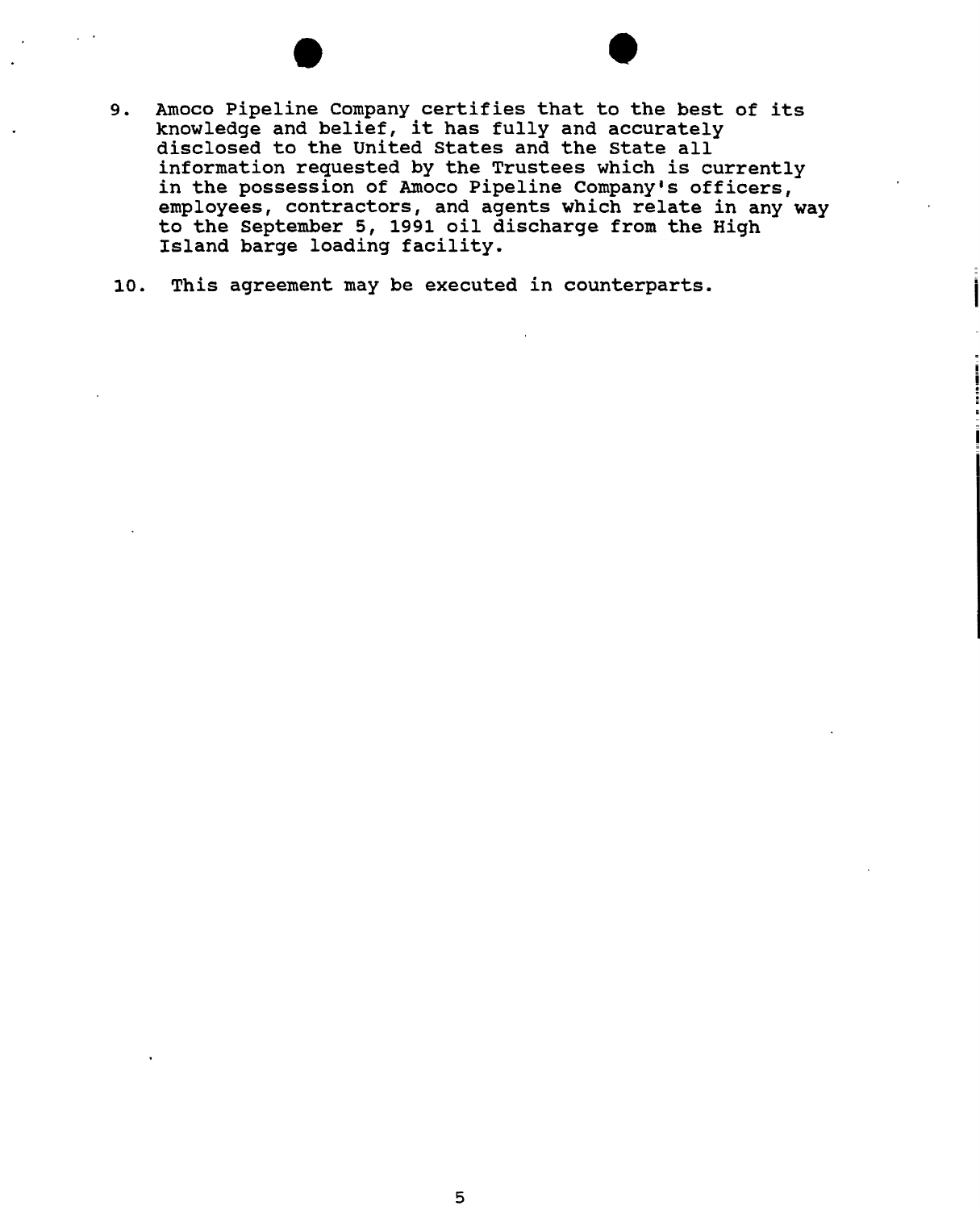**U.S. DEPARTMENT OF THE INTERIOR** 

Jonathan P. Deason, Director Office of Environmental Affairs **Date**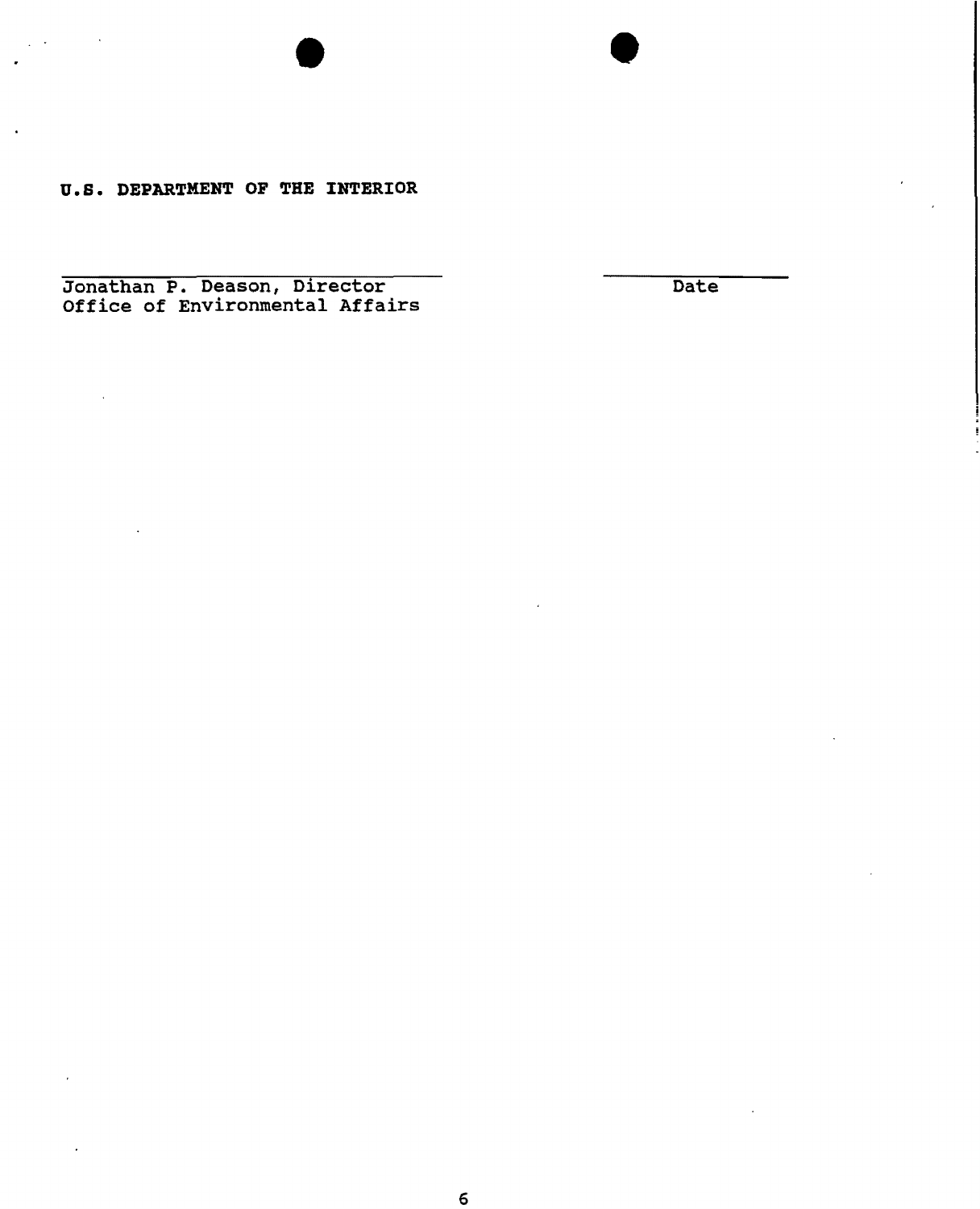TEXAS WATER COMMISSION

Jesus Garza Executive Director

 $\bar{\star}$ 

**Date** 

/

•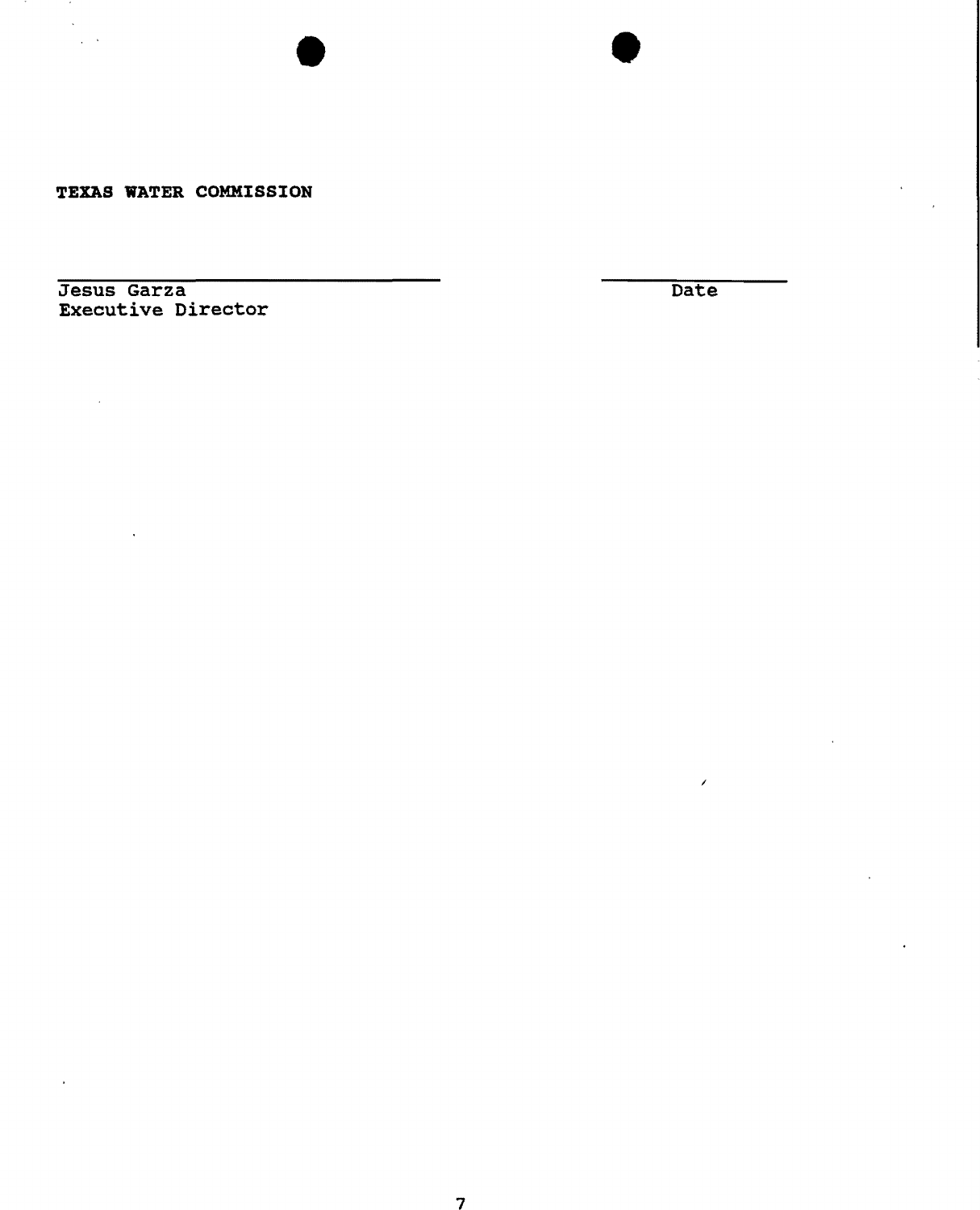# **TEXAS PARKS AND WILDLIFE DEPARTMENT**

Andrew Sansom, Executive Director: Date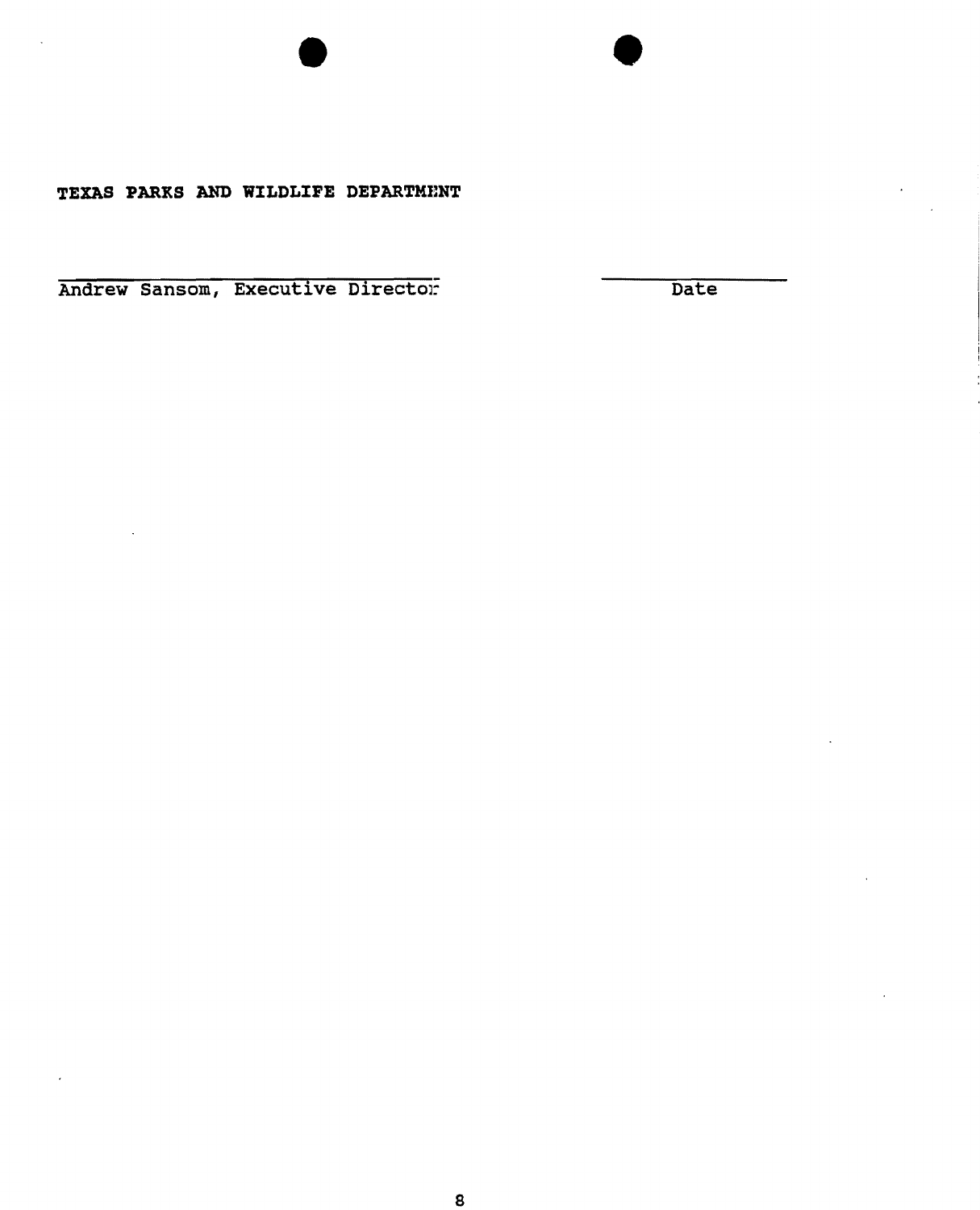# **BATIONAL OCEANIC AND ATMOSPHERIC ADMINISTRATION**

By: Charles N. Ehler, Director **Date** Office of Ocean Resources Conservation and Assessment Authorized Official

•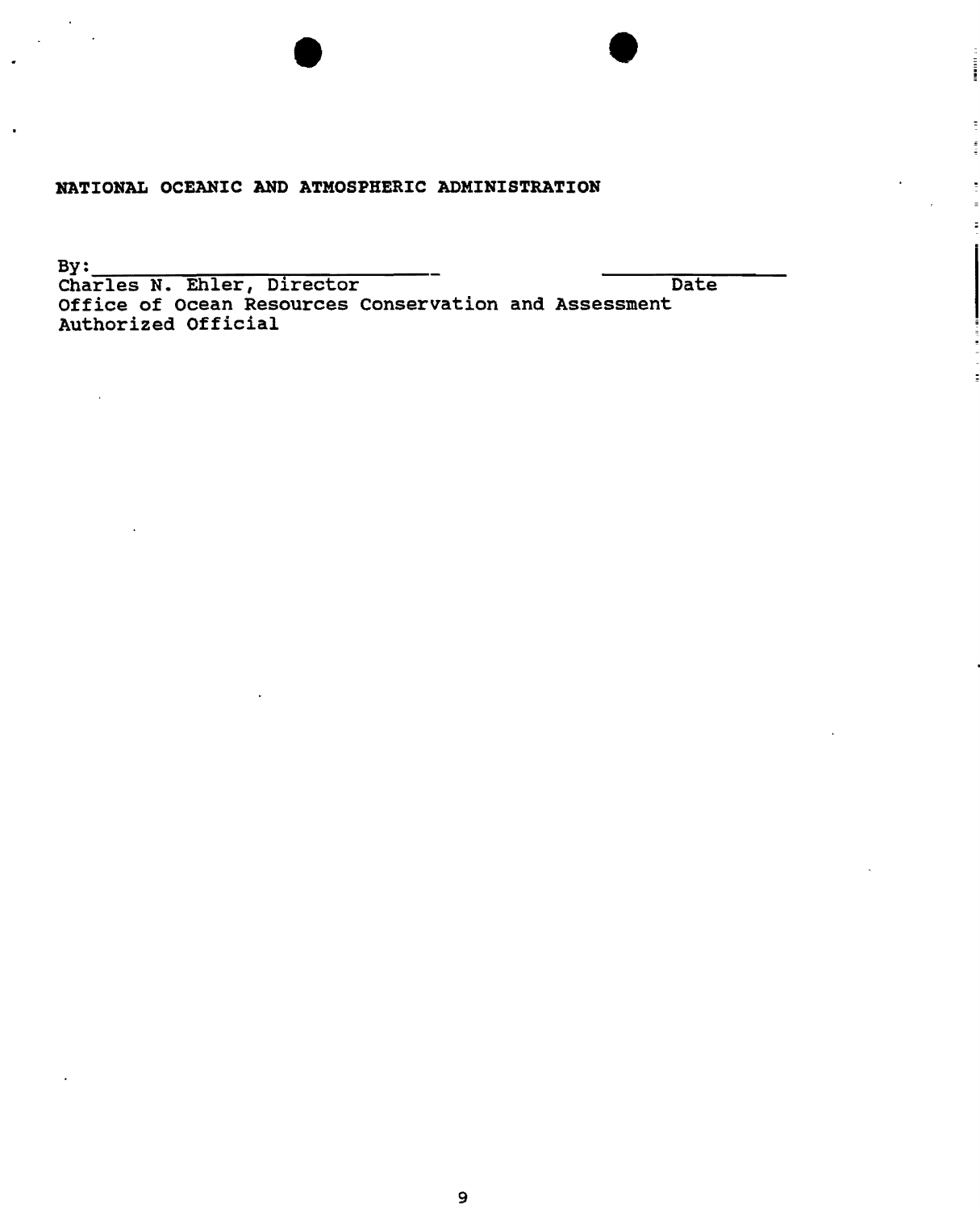AMOCO PIPELINE COMPANY

 $\alpha$  $\mathbf{r}$ 

Daniel H. Wilson, vice-President operations and Maintenance

 $\bar{\mathrm{t}}$ 

**Date** 

 $\overline{a}$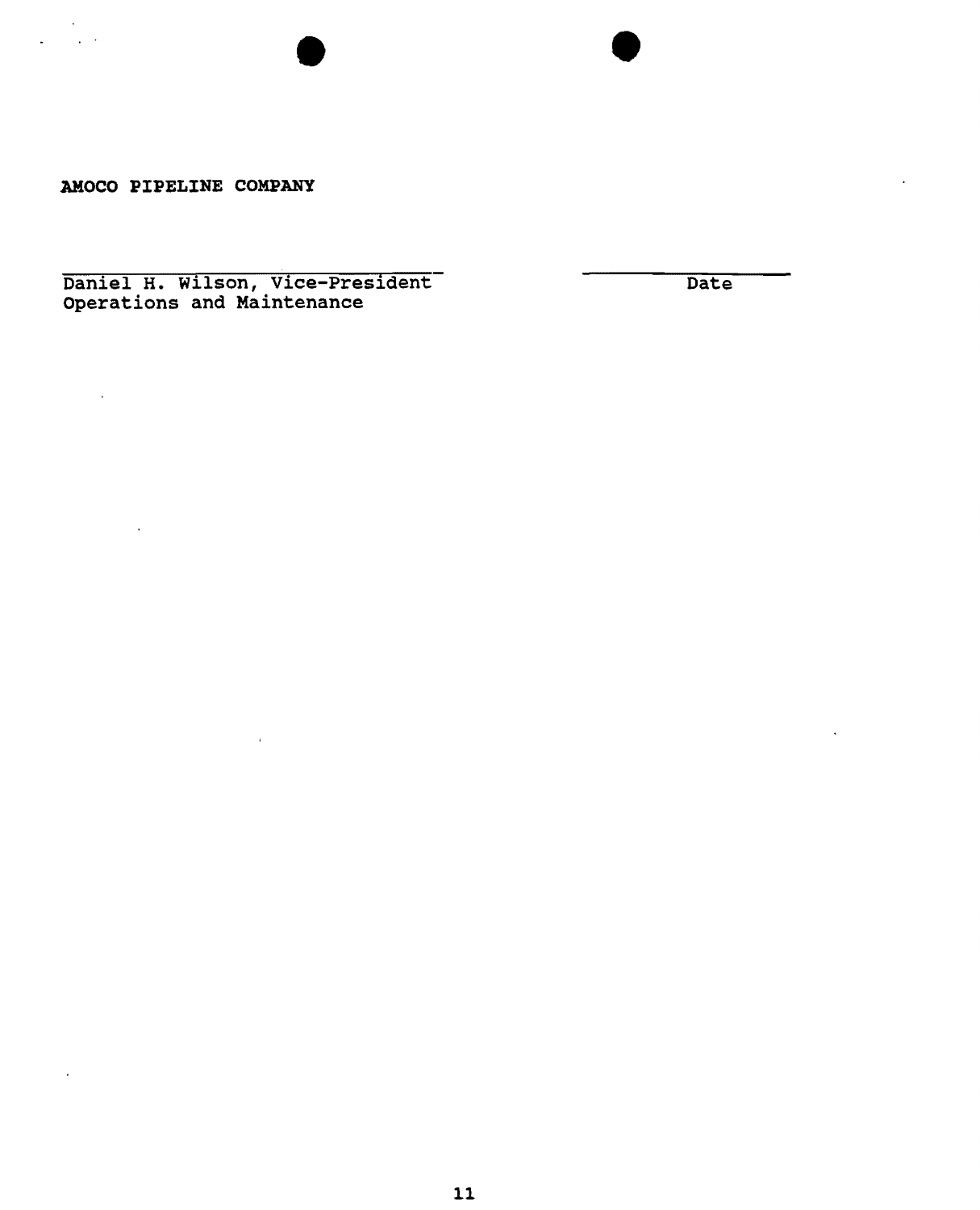#### PROJECT DESCRIPTION

Two 60-inch diameter aluminum culverts fitted with flapgates and flashboard risers will replace the existing open culverts at the Jackson Ditch road crossing on the Anahuac National Wildlife Refuge in Chambers County, Texas. This work will protect and enhance approximately 10,000 acres of intermediate and brackish marsh on the Refuge and adjacent private lands by reducing saltwater intrusion and excessive tidal fluctuation, providing water level control, and preventing entry by oil or other hazardous substances spilled in the Gulf Intracoastal waterway. It will provide significant benefits to waterfowl and other migratory birds, preserve vital nursery areas for marine finfish and shellfish, and contribute to the enhancement of surface water resources.

The Jackson Ditch water control structure will be constructed in accordance with the drawings and specifications submitted by the Amoco pipeline Company in their December 11, 1991 letter (Attachment B), with the following modifications:

- 1. Channels for boards on flashboard risers shall be constructed of 1/2-inch by 2-inch aluminum.
- 2. All plate, flatbar, and angle must be alloy 5086-H34 aluminum.
- 3. Both flashboard risers must be covered with l-inch thick aluminum grating.
- 4. Anti-seep collars shall be 10-foot by 10-foot by 1/4- inch aluminum.
- 5. Flashboard risers shall be constructed of 8 gauge aluminum.
- 6. Each flashboard riser shall be equipped with a full set of 2-inch by 6-inch by 4-foot treated boards (2.5 lbs CCA) • Each board shall be fit:ted with 1/2-inch diameter stainless steel lift pins at each end (alloy AISI Type 316) •
- 7. Flashboard risers shall have locking devices to prevent the unauthorized removal of boards. Refuge will provide padlocks.
- 8. Magnesium anodes must be a minimum of 5 pounds each, and shall be connected to the water control structure with copper wiring.
- 9. Timber sheet piling must be extended into top of bank at each side of water control structure.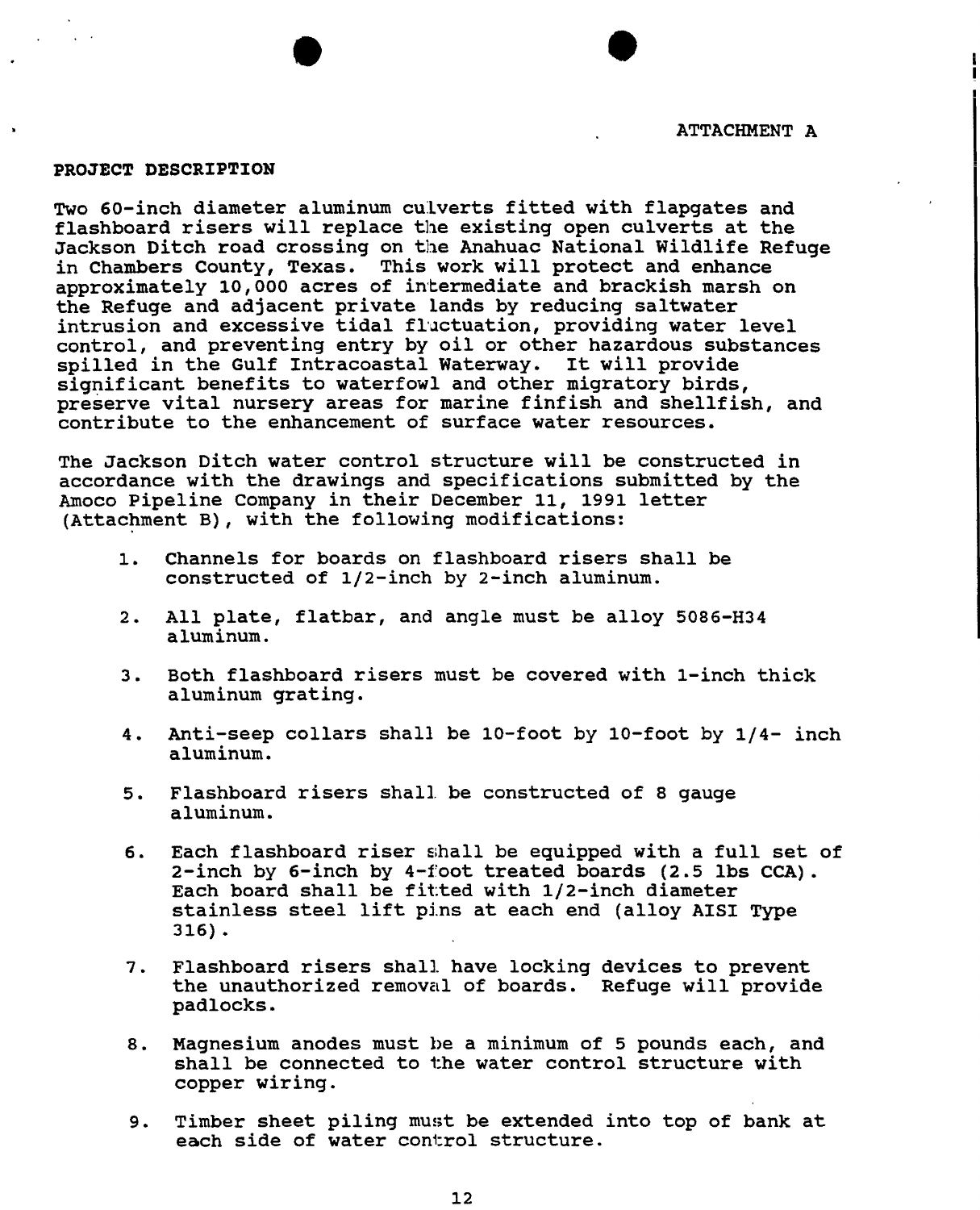- 10. Riprap material shall be placed so as to adequately prevent erosion around ends of timber bulkheading.
- 11. Earthen cofferdams may be substituted for steel sheet piling if feasible.
- 12. These specifications may be modified by mutual consent of Amoco Pipeline Company and the designated Trustee representative, Refuge Manager, Anahuac National Wildlife Refuge.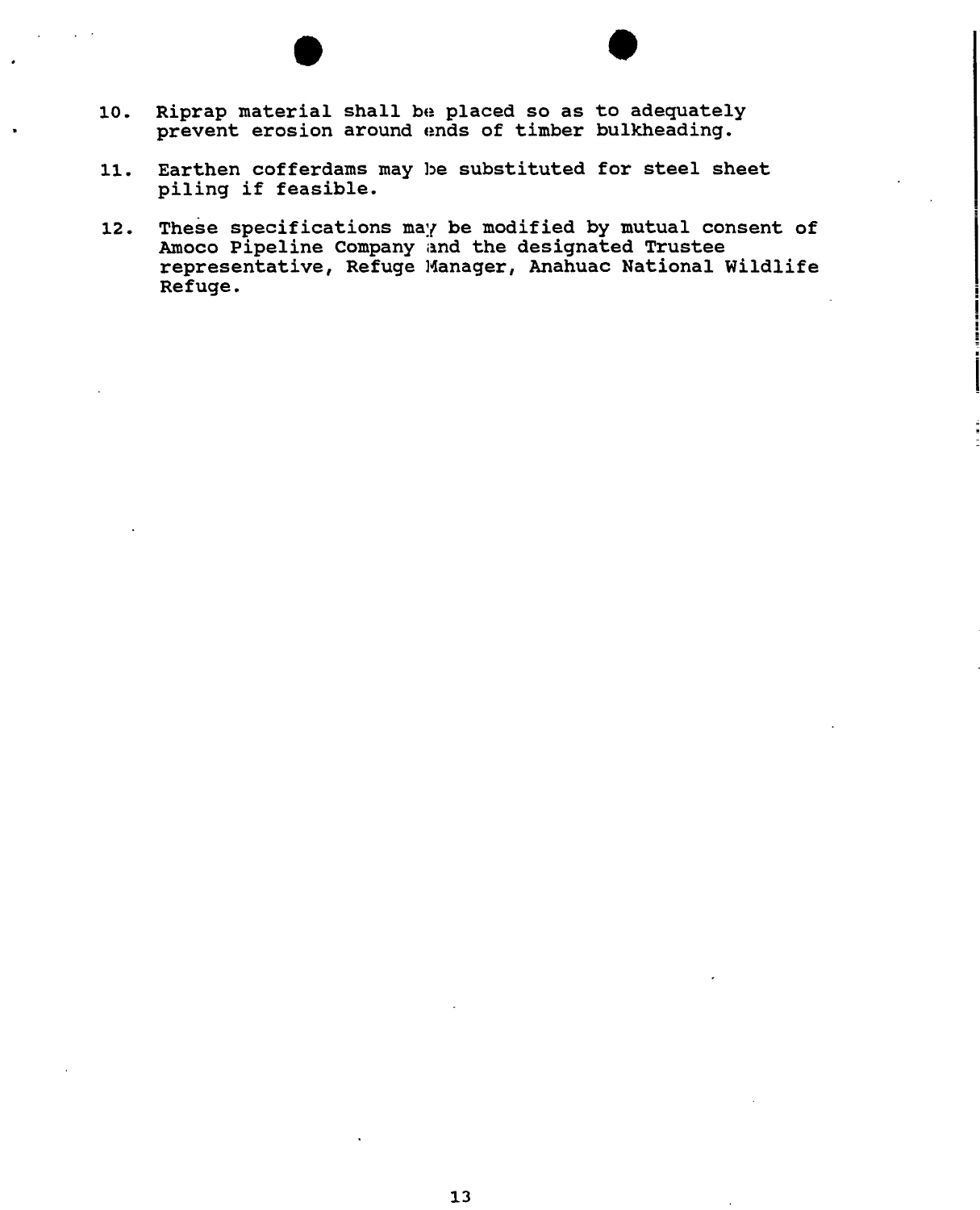

I

I

Î.



Amoco Pipeline Company One Mid-America Plaza Oakbrook Terrace, Illinois 60181 708·990·0IC6

Sandra A. Medlev Director, Environmental Services

December 11, 1991

Domenick R. Ciccone Refuge Manager U.S. Department of Interior Fish and Wildlife Service Anahuac, National Wildlife Refuge P.O. Box 278 Anahuac, TX

RE: Amoco Pipeline Company High Island Mitigation Prcject

Dear Mr. Ciccone:

Amoco Pipeline Company respectfully submits five copies of the<br>design, and drawings for the subject project. The package was design, and drawings for the subject project. prepared by Pyburn & Odom, Inc. on our behalf. As agreed, the copies will be distributed to the trustees by you or your staff.

The design includes a cost estimate for the project, \$343,961.00. The cost estimate does not include work associated with obtaining necessary permits or costs for oversight of the project by Amoco or trustee representatives. The cost estimate exceeds·the trustees' internal estimate of \$100,000 and is disproportionate to the damage done. We have had our consultant review their estimate and have found it to be "realistic".

We would like to meet with you and other appropriate trustee representatives to discuss the mitigation project and its cost<br>estimate. Please contact me at (708) 990-6106, to make the Please contact me $at$  (708) 990-6106, to make the necessary arrangements. Lastly, have a Happy Holiday Season.

Sincerely,

Sandy A. Medley Director, Environmental Services

SAM/das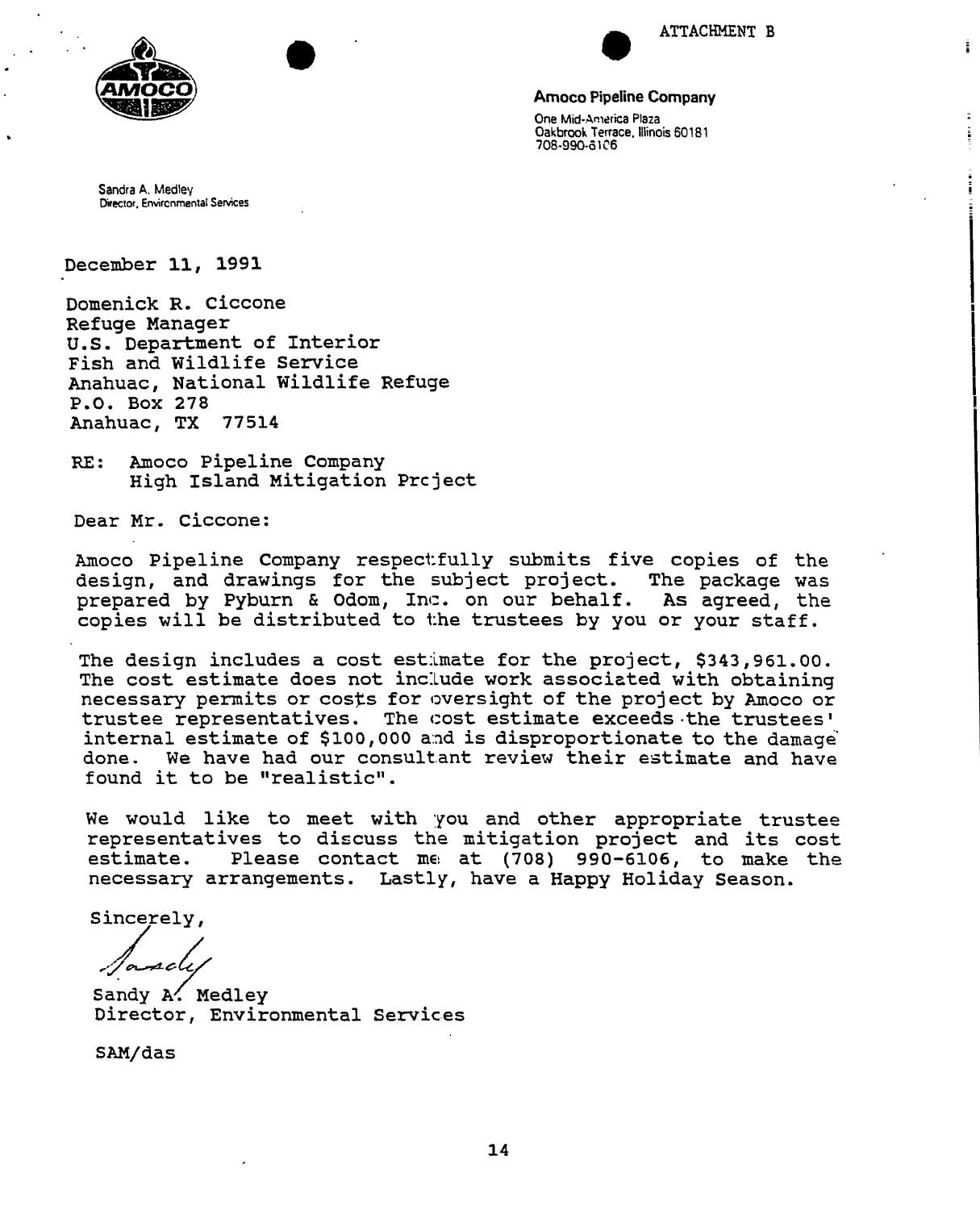

leo M. Odom. Oiteclor Harold L. S. Odom, President Roy H. Odom, V.P. Charle H. COOIes. Jr.: *vi* • Jel/rev M. Floyd., P.E. Brandan G. Parlange. P.E. Thamas R. Iglehort, V.P. Charles A. Steele, P.E. Michoel P. Maillett, PLS Richard E. Collins, CHS John Herter, P.E.

817B GSRI Ave.. Building A Batan Rouge, LA 70820 Tel: [504] 766-6330 FAX - *i69·76SO* 

December 6,1991

Mr. Alben F. Davis Amoco Pipeline Company One Mid America Plaza Oakbrook. IL 60181

> Subject: Water Control Structure Design - Anahuac Wildlife Refuge, Jackson Ditch Project; P&O Project No. 11-860.

Dear Mr. Davis:

In accordance with your telephoned request of November 19, 1991 and your subsequent letter dated November 25, 1991 we have designed water control structures at the two locations in the subject refuge, Jackson ditch and for the oil field road north of Jackson Ditch. We are transmitting herewith 3 copies of the watercomrol structures (culverts) design.P&O drawing Nos.  $C11-860-01$  to 07, along with technical specifications, a listing of necessary permits and associated agencies and an itemized estimate of total project cost.

Our estimate of the costs of constructing these facilities is \$345,000. This estimate is based on our previous work with water control structures. A more complete breakdown of the costs are shown on pages 3 and 4. Total Project cost is estimated at \$403,000, See page 5. Two permits will be required, one from the U.S. Army Corps of Engineers the other from Trinity Bay Conservation District. A listing of the necessary permits and associated agencies is on page 2 and Technical (Bid) specifications are enclosed in booklet form and entitled "Jackson Ditch and Oil Field Road Water Control Structutes." It is my understanding that you will include Amoco's Standard Bid Specifications. In the following paragraphs we have provided the details with regard to the various aspects of this project.

Design

The Water Control Strueture/Culvert design was based on the drawings and comments we received from Amoco Pipeline, Anahuac National Wildlife Refuge, and Trinity Bay Conservation District (TBCD) and conversations we had with Mr. Jim Neaville of the Department of the Interior and Messrs. Domenick Ciccone and Dan Alonso of the Anahuac Wildlife Refuge, Messrs. George Wilcox and Gary Cooper of the TBCD, Mr. Dick Nicor of Hope Oil and Mr. Steve Rector of S&S Energy for anticipated wheel loadings. We: considered using concrete culverts but due to the extremely tight time schedule we opted to use the aluminum culverts shown on the preliminary design provided by your office and the Refuge. As you specified, two 60" aluminum culverts with flapgates and slots were specified for Jackson ditch and one 60-inch aluminum culvert with flapgate was shown for the location just north of Jackson Ditch called Oil field road. The Jackson Ditch culvert is designed to reduce salt water intrusion and tidal fluctuations and prevent oil and other materials from entering the refuge from the Intracoastal waterway, while the culven nonh of Jackson Ditch is designed to permit drainage of storm surge water as you specified. On the west end (refuge side) of each culvert a water coutrol structure was designed to allow for variation in the water level of the refuge. We were concerned about potential corrosion of the Aluminum culverts in a saltwater environment therefore we have included catalytic protection in the form of a magnesium anode.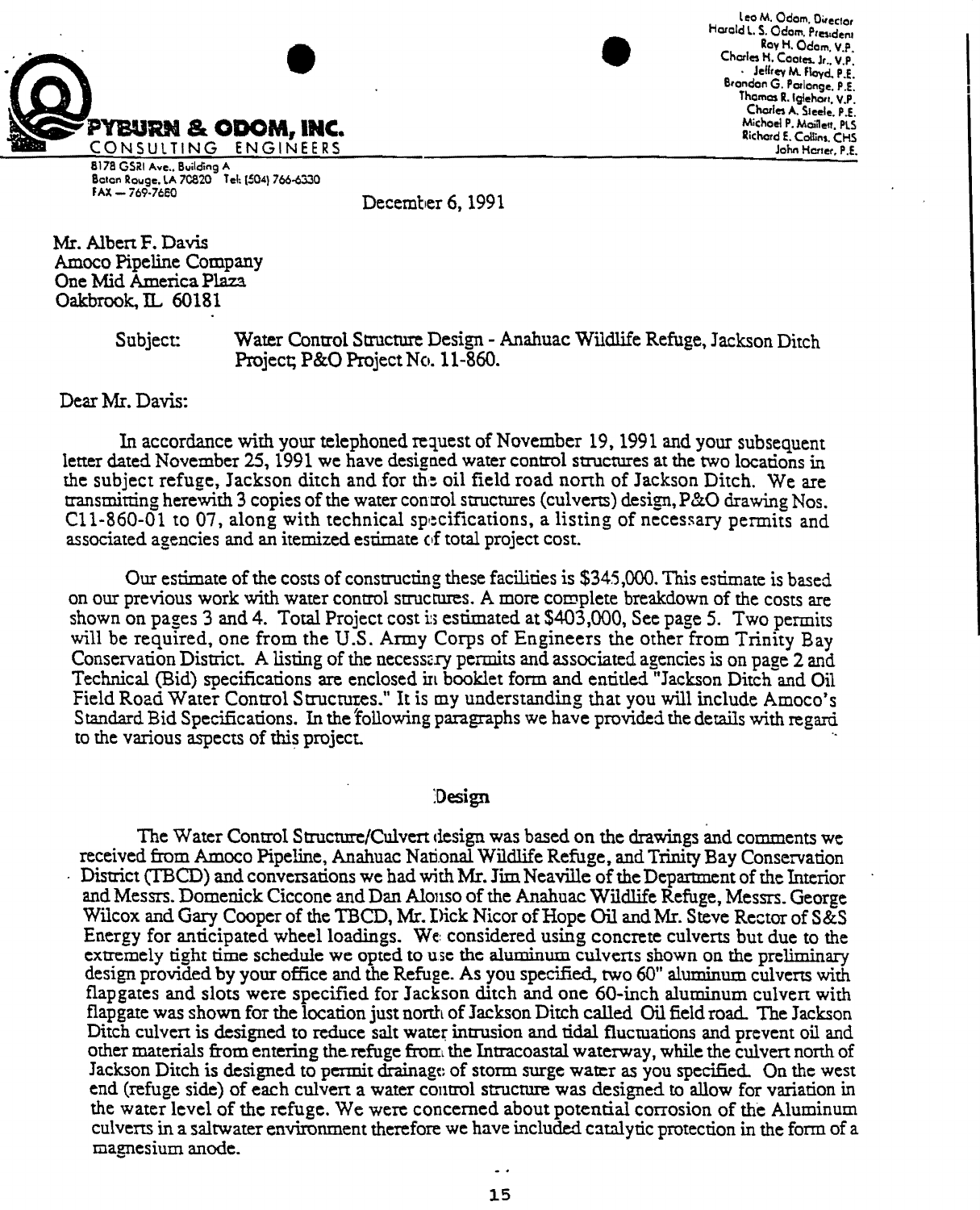All three culverts are designed to handle H-20 truck loadings. Our field crew spent a total of 3-1/2 days gathering data and traveling to and from the site. When the field data was plotted, we noticed the culvert north of Jackson Ditch, Oil Field Road Culvert, had silted in, as may be noticed on drawing P&O Drawing No. Cll-860-02. This information was telephoned to you and Mr. Dom Ciccone the Refuge Manager on Dec. 4, 1991. Future silting at this location after culvert installation could prevent operation of the flapgate if the silt is not removed. We did not include in our plans excavation of the ditch from the culven to the Oxbow lake into which the water drains. Water depths at Jackson Ditch appear to be adequate. Spoil from the excavation will have to be disposed of outside of the marsh on higher ground. Mr. Ciccone mentioned the refuge may be able to provide a spoil location.

### Permits

The permits required for the installation of these culverts are a Section 404 (wetlands type) Permit from the Galveston District of the U. S. Army Corps of Engineers and a permit from the Trinity Bay Conservation District. Their addresses are listed below. The agencies which will review the Corps 404 (wetlands type) permit are listed below the Corps address. The Corps will send this permit application out to over 500 companies. landowners, and other interested parties in order that they may comment or note the location of the proposed installation. We can prepare the Section 404 (wetlands type) Permit for the Corps, should you wish us to. The Corps review process usually takes 70 to 90 days, probably 90 days. .

> U.S. Army Corps of Engineers Evaluation Section POBox 1229 Galveston, Texas 77553-1229

> > U.S. Army Corps of Engineers Texas Parks &. Wlldlife Department Texas Water Commission Texas General Land Office National Marine Esheries U.S. Fish & Wtldlife Service Environmental Protection Agency

Trinity Bay Conservation District PO Box 580 Anahuac, Texas 77514

The next 3 pages show the estimated. costs of the project.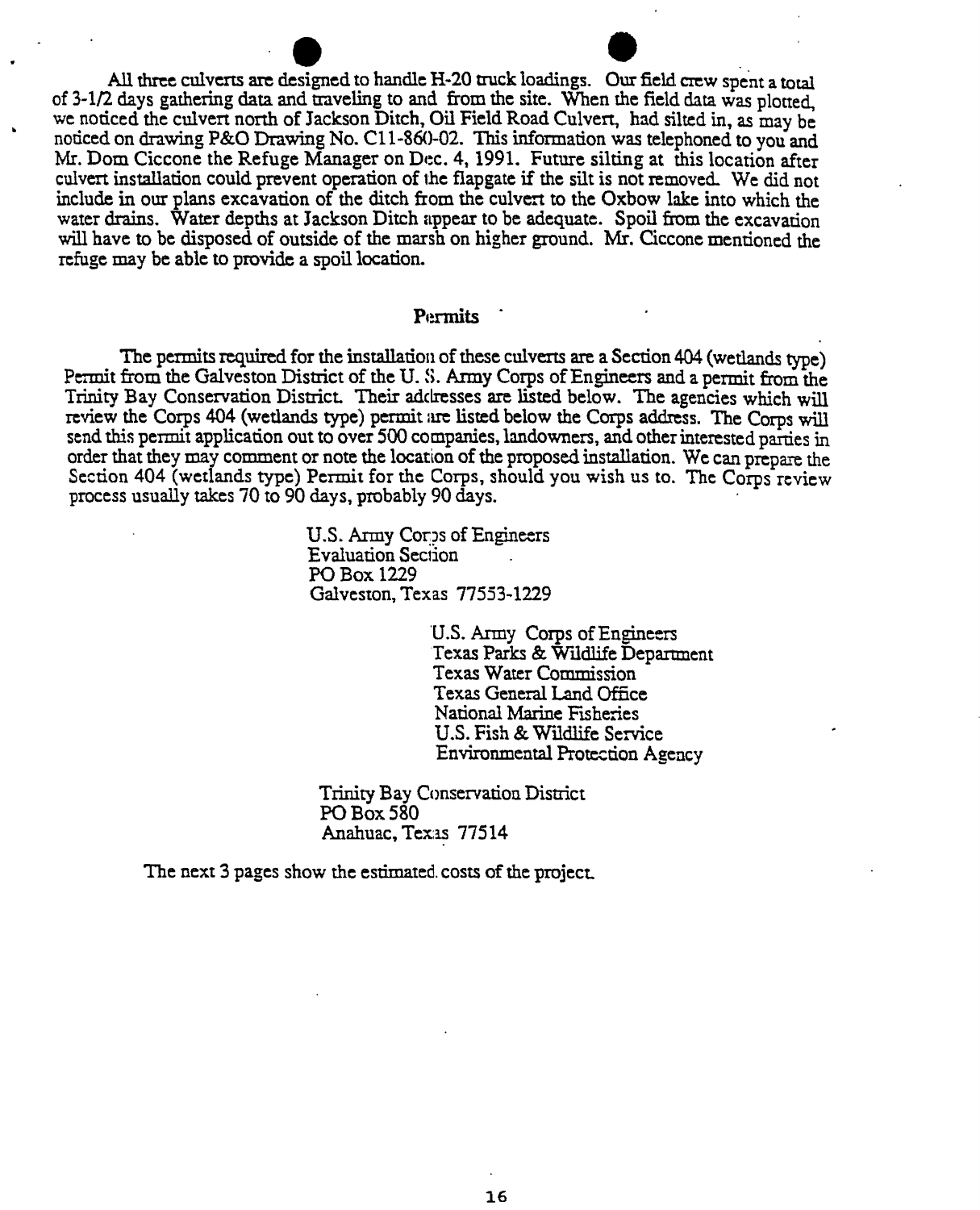## **ITEMIZED COST ESTIMATE** JACKSON DITCH WATER CONTROL STRUCTURE AMOCO PIPELINE COMPANY

| DESCRIPTION                                                                                                                                                                                                                                                                                                                                                                                              | <b>QUANTITY</b>                                                                             | UNIT                                                                                                                      | UNIT COST                                                                                                                                | TOTAL                                                                                                                                                                           |
|----------------------------------------------------------------------------------------------------------------------------------------------------------------------------------------------------------------------------------------------------------------------------------------------------------------------------------------------------------------------------------------------------------|---------------------------------------------------------------------------------------------|---------------------------------------------------------------------------------------------------------------------------|------------------------------------------------------------------------------------------------------------------------------------------|---------------------------------------------------------------------------------------------------------------------------------------------------------------------------------|
| Mobilization<br>Steel Sheet Piling,                                                                                                                                                                                                                                                                                                                                                                      |                                                                                             | Job                                                                                                                       | 7,500.00                                                                                                                                 | 7,500.00                                                                                                                                                                        |
| Pull & Salvage<br>Dewatering<br><b>Excavation and Disposal</b><br>Timber Foundation Sheet Piling<br>Crushed Stone, Foundation<br>Filter Fabric<br>60 Inch Aluminum Culverts<br>60 Inch Aluminum Flapgates<br>Weir Type Drop Inlet<br>Crushed Stone; Backfill<br>Class "B" Timber Piling<br>Timber Sills and Hardware<br><b>Timber Sheet Piling</b><br>Broken Stone Riprap<br>Clean-up and Demobilization | 6,400<br>565<br>3.6<br>70<br>330<br>60<br>$\frac{2}{2}$<br>953<br>540<br>3.7<br>2,150<br>27 | Sq. Ft<br>Job<br>Cu. Yd.<br>MBF<br>Tons<br>S.Y.<br>LF.<br>Each<br>Each<br>Tons<br>LF.<br><b>MBF</b><br>S.F.<br>Ton<br>Job | 8.55<br>4,500.00<br>4.18<br>550<br>32.50<br>2.25<br>156.50<br>3,250.00<br>2,786.00<br>25.00<br>17.50<br>885<br>7.85<br>22.50<br>2,500.00 | 54,720.00<br>4,500.00<br>2,361.70<br>1,980.00<br>2,275.00<br>742.50<br>9,390.00<br>6,500.00<br>5,572.00<br>23,825.00<br>9,450.00<br>3,274.50<br>16,877.50<br>607.50<br>2.500.00 |
| Subtotal                                                                                                                                                                                                                                                                                                                                                                                                 |                                                                                             |                                                                                                                           |                                                                                                                                          | \$152,075.70                                                                                                                                                                    |
| 15% Contingencies                                                                                                                                                                                                                                                                                                                                                                                        |                                                                                             |                                                                                                                           |                                                                                                                                          | 22,811.30                                                                                                                                                                       |
| <b>Total Estimated Cost</b>                                                                                                                                                                                                                                                                                                                                                                              |                                                                                             |                                                                                                                           |                                                                                                                                          | \$174,887.00                                                                                                                                                                    |

 $\sim$   $\sigma$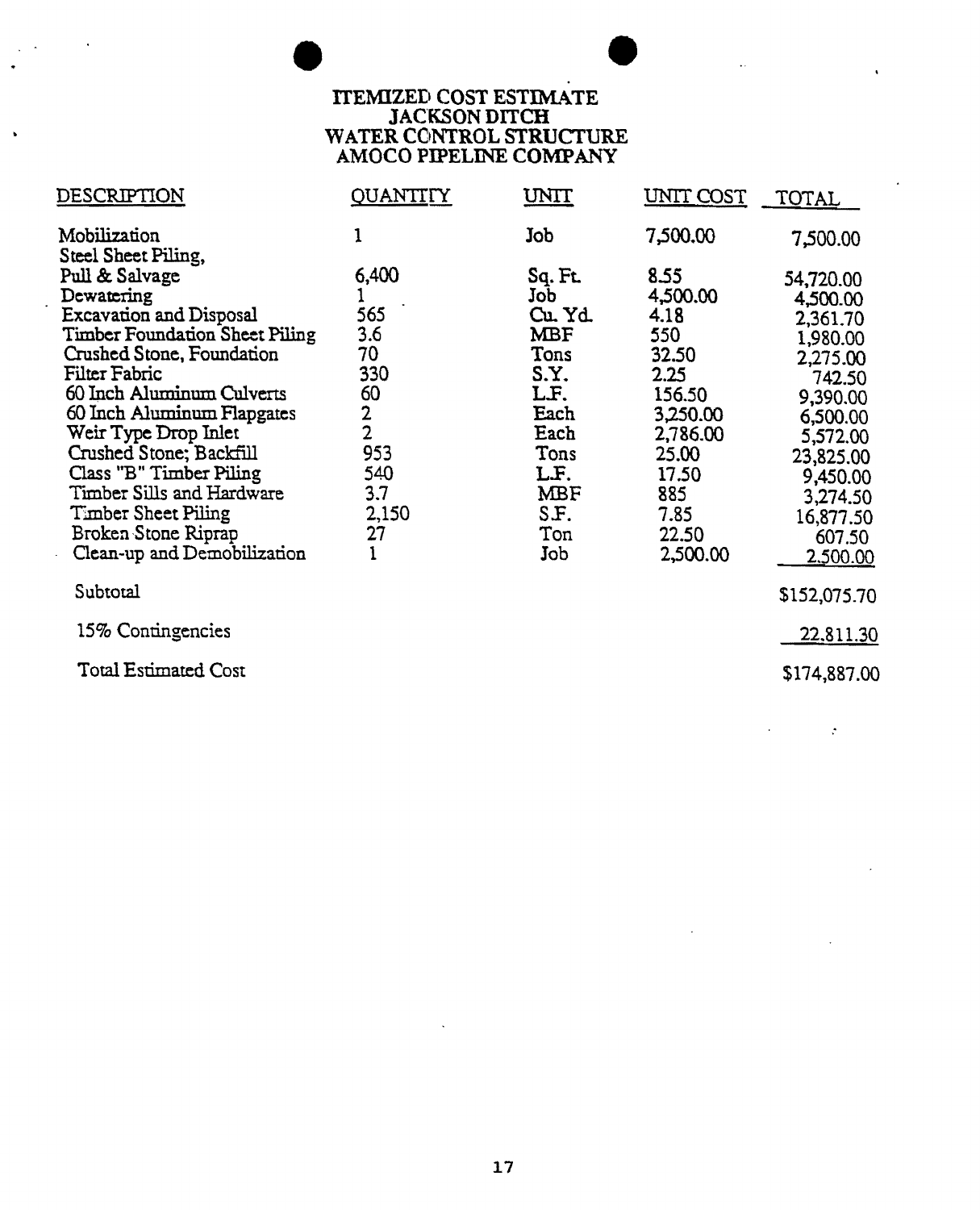# $\bullet$ ITEMIZED COST ESTIMATE On. FIELD ROAD WATER CONTROL STRUCTURE AMOCO PIPELINE COMPANY

| DESCRIPTION                           | QUANTITY | <u>UNIT</u> | UNIT COST | <b>TOTAL</b> |
|---------------------------------------|----------|-------------|-----------|--------------|
| Mobilization                          | 1        | Job         | 7,500.00  | 7,500.00     |
| Steel Sheet Piling,                   |          |             |           |              |
| Pull & Salvage                        | 7,200    | Sq. Ft.     | 8.55      | 61,560.00    |
| Dewatering                            |          | Job         | 4,500.00  | 4,500.00     |
| <b>Excavation and Disposal</b>        | 716      | Cu. Yd.     | 4.18      | 2,992.88     |
| <b>Timber Foundation Sheet Piling</b> | 3.9      | <b>MBF</b>  | 550.00    | 1,145.00     |
| Crushed Stone, Foundation             | 46       | Tons        | 32.50     | 1,495.00     |
| Filter Fabric                         | 285      | S.Y.        | 2.25      | 641.25       |
| 60 Inch Aluminum Culverts             | 30       | LF.         | 156.50    | 4,695.00     |
| 60 Inch Aluminum Flapgates            |          | Each        | 3,250.00  | 3,250.00     |
| Weir Type Drop Inlet                  |          | Each        | 2,786.00  | 2,786.00     |
| Crushed Stone; Backfill               | 986      | Tons        | 25.00     | 24,650.00    |
| Class "B" Timber Piling               | 450      | LF.         | 17.50     | 7,875.00     |
| Timber Sills and Hardware             | 3.5      | <b>MBF</b>  | 885.00    | 3,097.50     |
| <b>Timber Sheet Piling</b>            | 2,145    | S.F.        | 7.85      | 16,838.25    |
| Broken Stone Riprap                   | 22       | Ton         | 22.50     | 495.00       |
| Clean-up and Demobilization           |          | Job         | 2,500.00  | 2.500.00     |
|                                       |          |             |           |              |
| Subtotal                              |          |             |           | \$147,020.88 |
| 15% Contingencies                     |          |             |           | 22.053.12    |
| <b>Total Estimated Cost</b>           |          |             |           | \$169,074.00 |
|                                       |          |             |           |              |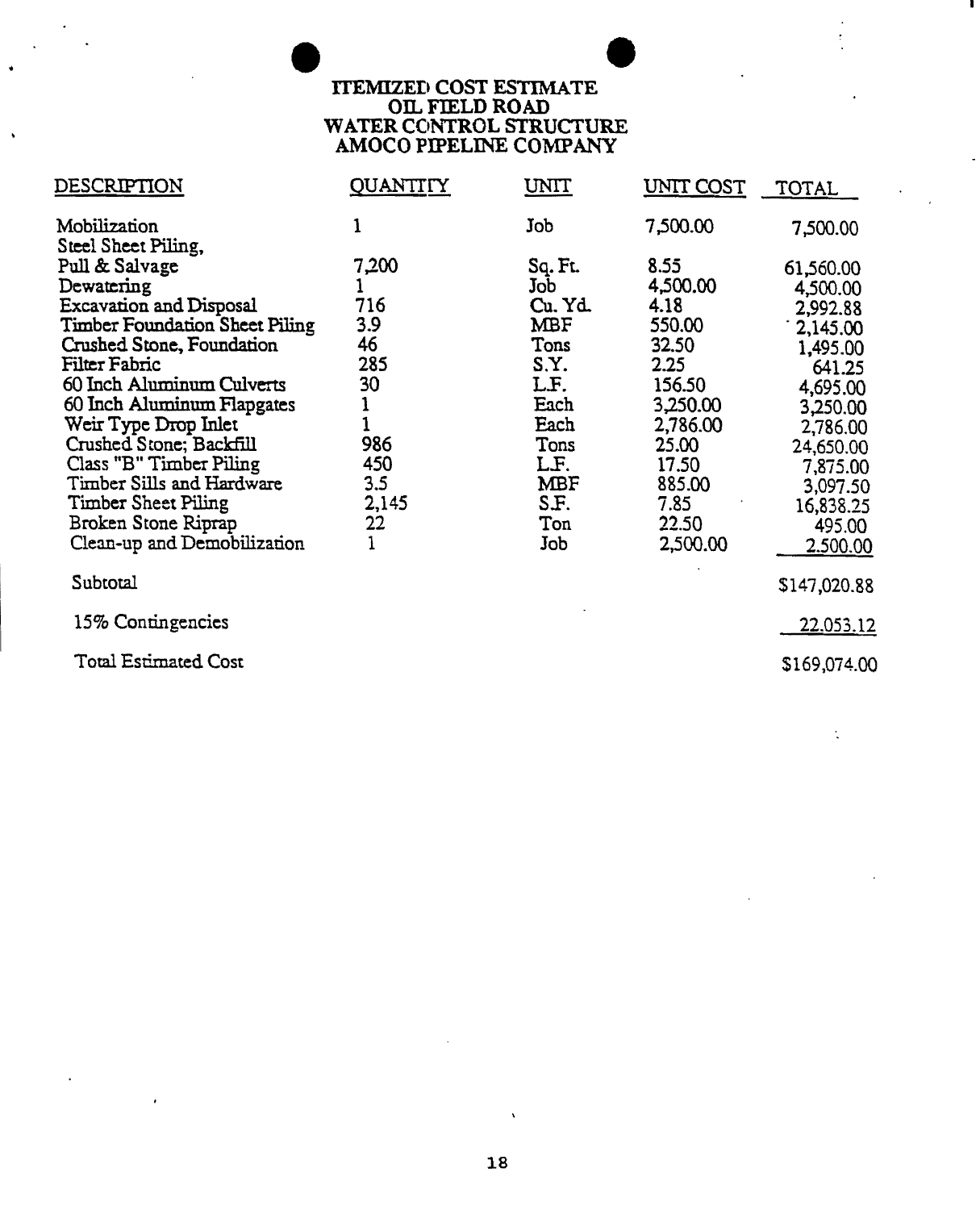# AMOCO PIPELINE COMPANY WATER CONTROL STRUCTURE ENGINEER, INSPECTION & MANAGEMENT ESTrMATE COSTS

| Engineering            | 7.5% of $345,000 =$                      | \$25,875                  |
|------------------------|------------------------------------------|---------------------------|
| Inspection<br>per diem | $$6,000/m$ onth 3 mo.<br>\$44/day 90 day | 18,000<br>3.960<br>47,835 |
| Management             | 3% of \$370,875                          | 11.126                    |
|                        |                                          | \$58,961                  |
|                        |                                          |                           |

# TOTAL FROJECT COST

| Jackson Ditch Structure  | \$174,887 |
|--------------------------|-----------|
| Oil Field Road Structure | 169,074   |
| Eng., Insp., Management  | 58,961    |
|                          | \$402,922 |
|                          |           |
|                          | \$403,000 |